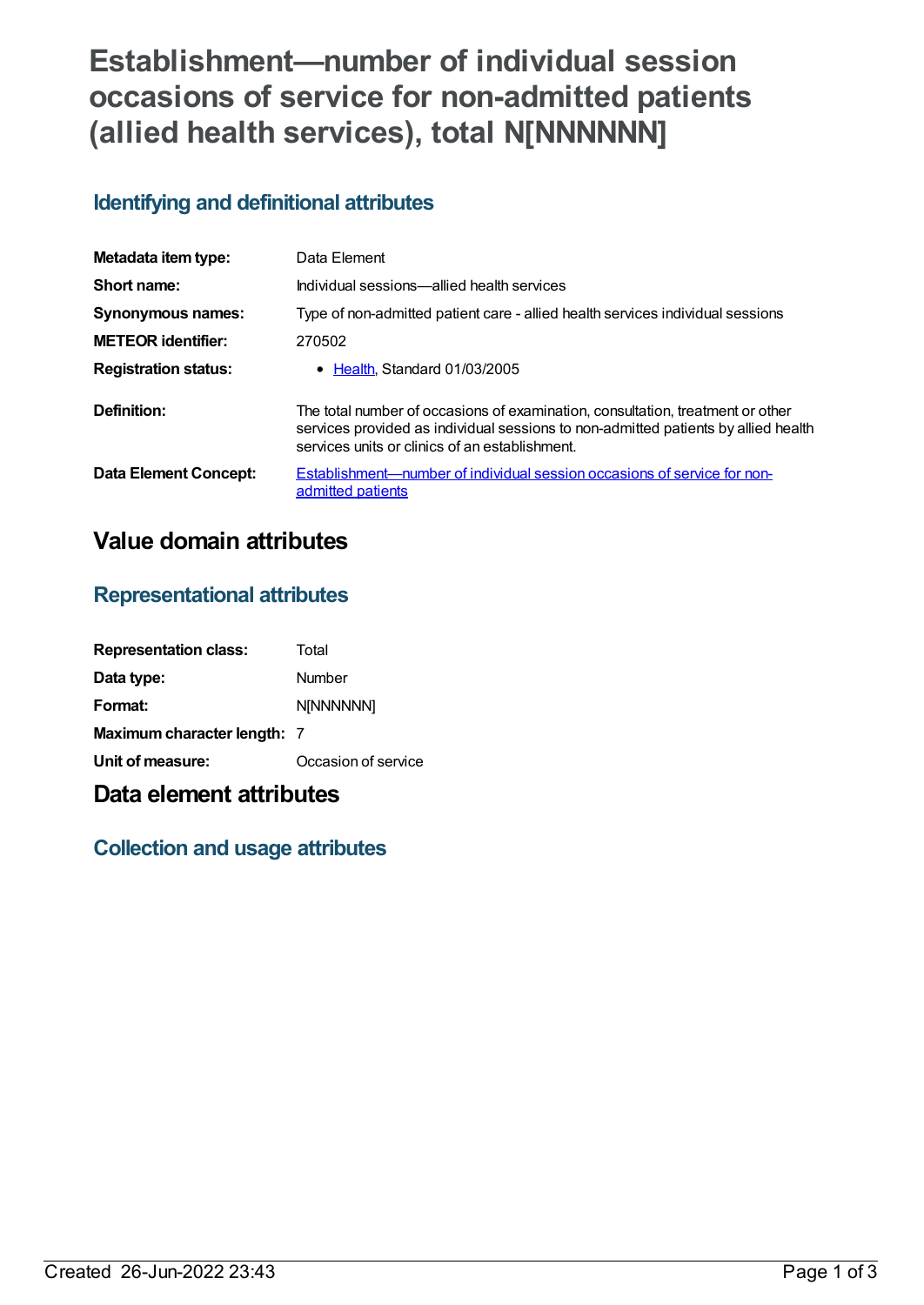**Guide for use:** Allied health service units include those units primarily concerned with physiotherapy, speech therapy, family planning, dietary advice, optometry, occupational therapy, and so on.

> This metadata item identifies types of services provided to non-admitted patients in different institutional ways in different systems. It is not a summary casemix classification.

A patient who first contacts the hospital and receives non-admitted care, for example through emergency departments, and is subsequently admitted, should have both components of care enumerated separately. Where possible, nonadmitted occasions of service that are provided to patients who are subsequently admitted should be identified as a subset of the total occasions of service.

The list of Type of non-admitted patient care categories was to be developed using typical functional units or cost centres within existing institutions. These would include designated wards or departments and specialised clinics. Although the current statistical/financial returns submitted to the various health authorities by their hospitals do not provide a minimum subset, an effort has been made to define the categories in respect to those areas commonly collected. Many functional units provide services to both admitted patients and non-admitted patients, for example pathology. Only occasions of service for non-admitted patients should be included in this section.

### **Source and reference attributes**

**Submitting organisation:** National minimum data set working parties

#### **Relational attributes**

| <b>Related metadata</b><br>references:                      | Supersedes <b>E</b> Type of non-admitted patient care, version 1, Derived DE, NHDD,<br>NHIMG, Superseded 01/03/2005.pdf (26.0 KB) No registration status |
|-------------------------------------------------------------|----------------------------------------------------------------------------------------------------------------------------------------------------------|
|                                                             | Supersedes <b>EO</b> ccasions of service, version 1, Derived DE, NHDD, NHIMG,<br>Superseded 01/03/2005.pdf (14.7 KB) No registration status              |
| <b>Implementation in Data Set</b><br><b>Specifications:</b> | Public hospital establishments NMDSHealth, Superseded 21/03/2006                                                                                         |
|                                                             | <b>Implementation start date: 01/07/2005</b>                                                                                                             |
|                                                             | Implementation end date: 30/06/2006                                                                                                                      |
|                                                             |                                                                                                                                                          |
|                                                             | Public hospital establishments NMDSHealth, Superseded 23/10/2006                                                                                         |
|                                                             | Implementation start date: 01/07/2006                                                                                                                    |
|                                                             | <b>Implementation end date: 30/06/2007</b>                                                                                                               |
|                                                             |                                                                                                                                                          |

Public hospital [establishments](https://meteor.aihw.gov.au/content/345139) NMDS 2007-08[Health](https://meteor.aihw.gov.au/RegistrationAuthority/12), Superseded 05/02/2008

*Implementation start date:* 01/07/2007

*Implementation end date:* 30/06/2008

Public hospital [establishments](https://meteor.aihw.gov.au/content/362302) NMDS 2008-09[Health](https://meteor.aihw.gov.au/RegistrationAuthority/12), Superseded 03/12/2008